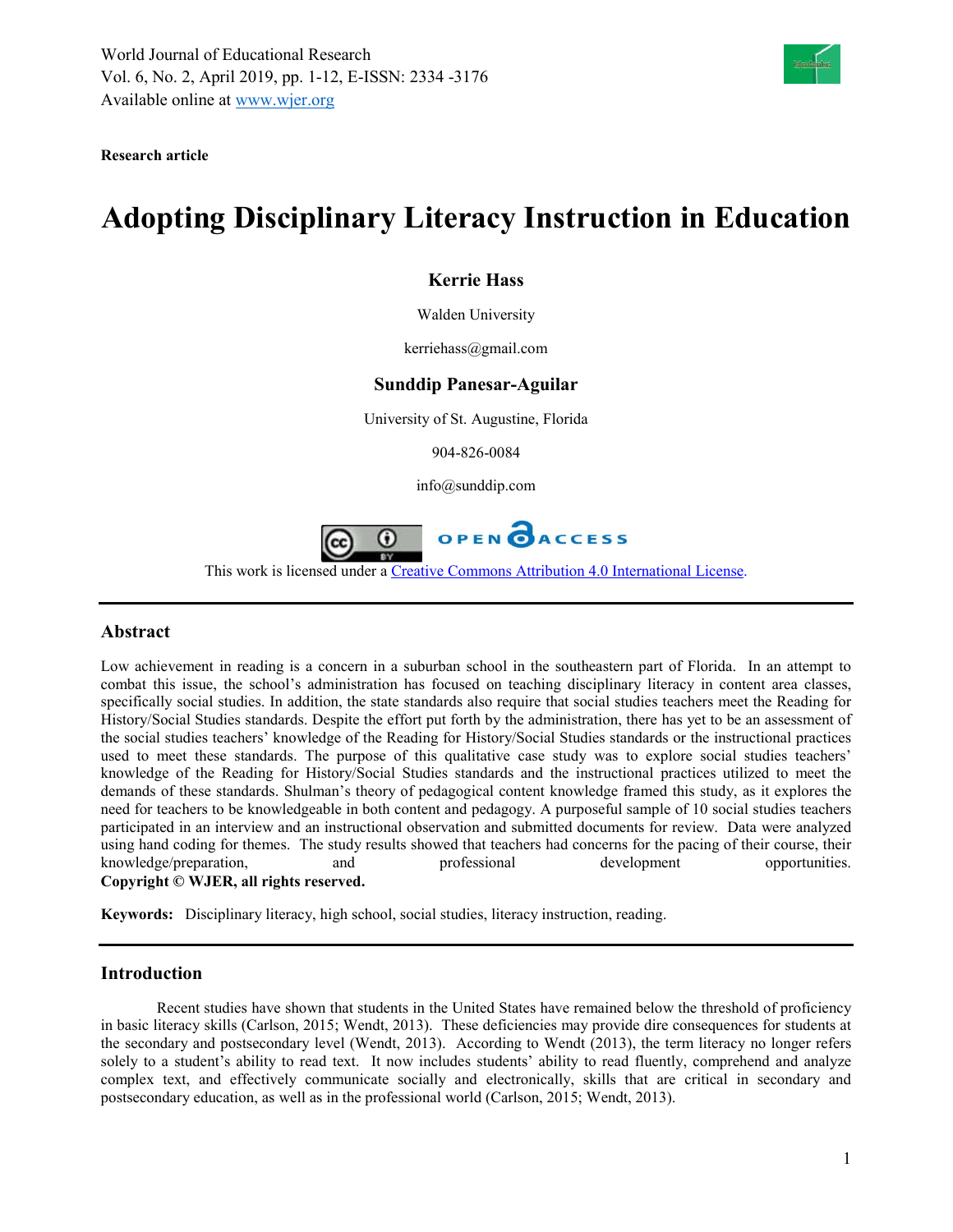World Journal of Educational Research Vol. 6, No. 2, April 2019, pp. 1-12, E-ISSN: 2334 -3176 Available online at www.wjer.org



The National Assessment of Educational Progress (NAEP) data show a steady decline in reading proficiency scores from 1992 to 2015, with only 37% of high school seniors scoring at or above grade-level proficiency in 2015 (Nation's Report Card, 2015). Of these 12th-grade students, approximately 46% of White and 49% of Asian American students scored at or above grade level proficiency. For Latinos/Hispanics, 25% scored at or above grade-level proficiency, while 17% of Black students scored at or above grade-level proficiency (Nation's Report Card, 2015). Regardless of the implementation of new programs and changes in state and federal mandates, trends in reading proficiency have remained relatively similar over the past several decades, with the average score for 12th-grade students fluctuating from 292 in 1992, the first year of implementation for the NAEP assessment in reading, to 287 in 2015 (Carlson, 2015; Nation's Report Card, 2015).

In response to this nation-wide literacy issue, the Common Core Standards call for cross-disciplinary literacy instruction for all students, making the effort to improve students' literacy skills a shared responsibility (Wendt, 2013). However, social studies teachers may not be providing their students with disciplinary literacy instruction due to a lack of understanding of the reading process (Wendt, 2013; Wolsey & Faust, 2013). According to Wolsey and Faust (2013), teachers sometimes resist incorporating reading strategies into their instructional time because content area teachers may not feel equipped to teach reading. They may not be sure what content area literacy is and how the instructional practices would look during a lesson (Wendt, 2013), as teacher preparation programs may not adequately prepare aspiring teachers to be experts in both content and pedagogy (Ingram, Bumstead, & Wilson, 2016). In addition, content area teachers may also resist incorporating reading instruction because they feel their focus should be on teaching content and do not feel responsible for reading instruction (Wolsey  $\&$  Faust, 2013).

Disciplinary literacy allows content area teachers who may feel unprepared to take on the responsibility of teaching literacy skills and who may be concerned that teaching literacy will detract from their ability to cover content material to create literacy instruction during content acquisition (Pytash & Ciecierski, 2015). Implementing disciplinary literacy involves a shift in a teacher's beliefs about literacy (Wolsey & Faust, 2013). They must focus on a more indepth examination into the function of literacy in the discipline and how that can be incorporated into their review of the content material (Pytash & Ciecierski, 2015). It does not necessarily make them reading teachers; however, incorporating disciplinary literacy teaching strategies may make them better teachers of their content (Dew & Teague, 2015). Unless the resistance to teaching disciplinary literacy is addressed, there will be a gap in teachers' instructional practices that may negatively affect student achievement.

The Florida Standards, created by the Florida Department of Education to align with the Common Core Standards, require high school social studies teachers to provide disciplinary literacy instruction to meet the expectations of the Reading for History/Social Studies Florida Standards (Florida Department of Education, 2017). Content area teachers at a suburban school in Southeastern Florida report being directed by administrators to implement literacy instruction along with their course content to assist with closing the achievement gaps in reading (personal communication, August 18, 2017). The implementation of the Florida Standards makes disciplinary literacy instruction not only an educational priority, but a requirement for high school social studies teachers.

Although content area teachers are aware of this directive, levels of background and experience may lead some to implement literacy instruction more effectively than others. Teachers in the social studies department expressed concerns about the implementation of literacy instruction in their classrooms (personal communication, April 5, 2016). Their concerns involved an admitted lack of pedagogical understanding and a concern for the amount of time necessary for the implementation of literacy instruction during their class period (personal communication, April 5, 2016). However, the need for an increase in literacy instruction was noted by members of the social studies department when data from the state assessments in reading were reviewed (personal communication, April 5, 2016).

It is uncertain if the social studies teachers at the school of study are implementing disciplinary literacy instruction. According to the administrator, an evaluation of the implementation of disciplinary literacy skills in social studies has not been conducted as the focus has always been on the instruction of content material (personal communication, August 18, 2016). However, the tool utilized when administrators conduct teacher observations calls for the observation of a teacher's use of appropriate curricula, including the state requirements for reading, where applicable. School administrators in this study desired a focus on closing the achievement gap in reading through disciplinary literacy instruction; however, they have not examined social studies teachers' understanding of disciplinary literacy instruction or their ability to implement disciplinary literacy in their instructional practices. The following research questions were the basis for developing interview questions for this study:

RQ1: What types of training in disciplinary literacy instruction, if any, have the social studies teachers at the school of study attended?

SQ: If training was attended, how effective was the training in disciplinary literacy instruction attended by the social studies teachers at the school of study?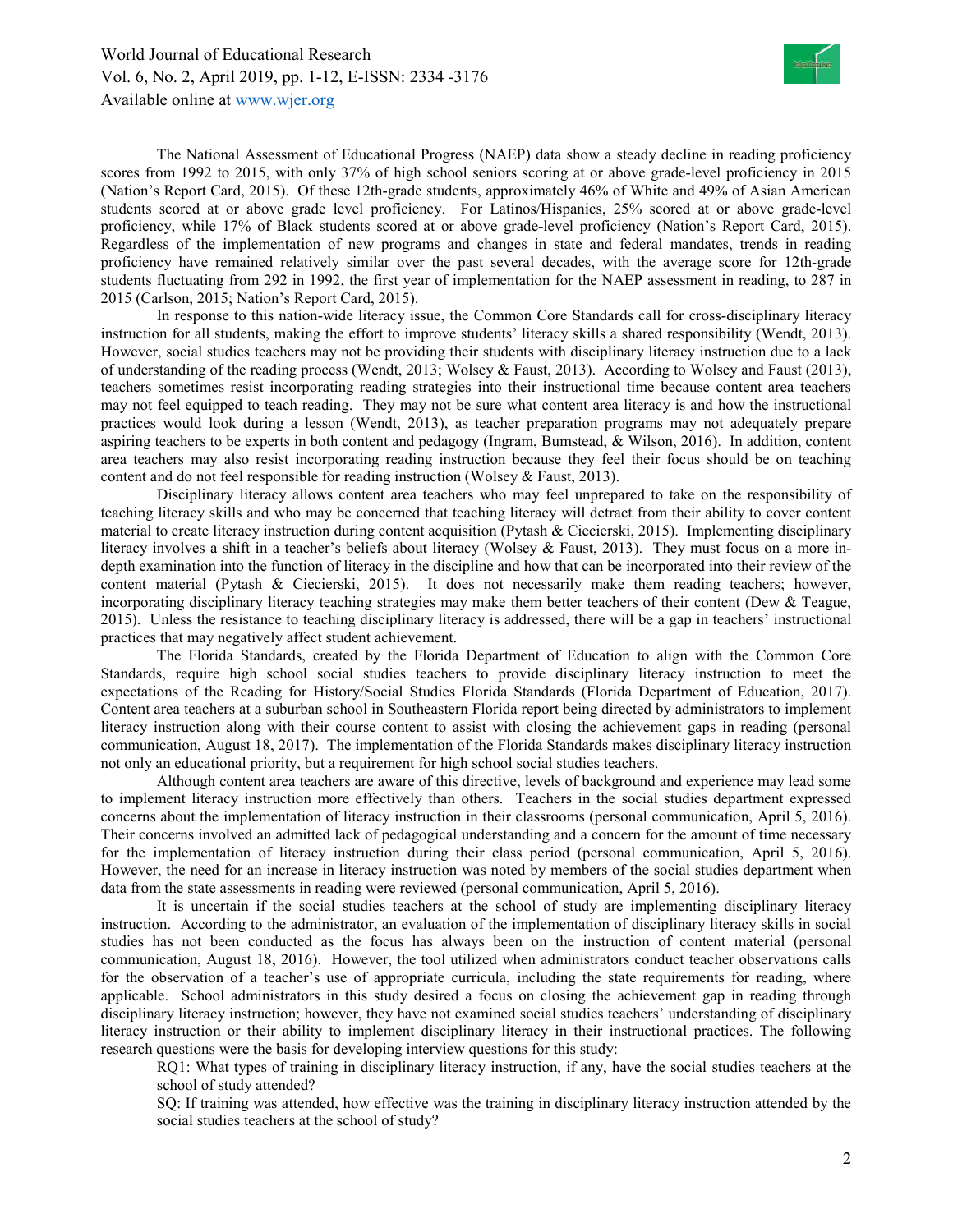

RQ2: How are the social studies teachers at the school of study providing disciplinary literacy instruction to address the Reading for History/Social Studies Florida Standards?

RQ3: How do the social studies teachers at the school of study blend disciplinary literacy instruction with content instruction to address the Reading for History/Social Studies Florida Standards?

# **Materials and Method**

The purpose of this intrinsic qualitative case study was to explore the methods in which social studies teachers incorporate disciplinary literacy instruction in their classes. The target school's School Improvement Plan indicated that reading achievement has declined at a steady rate for the past 3 years. Based on past reading performance on state and district assessments, school administrators have determined that there is a need to close the achievement gap in reading through disciplinary literacy instruction. Although the Florida State Standards require social studies teachers to address the state standards for literacy, specifically the Reading for History/Social Studies Florida Standards, during their teaching of social studies content to ensure literacy and writing development, according to the school administrator, there is no evidence that disciplinary literacy instruction is being implemented or how it is being implemented. Most researchers have focused on observations and interviews to explore disciplinary literacy instructional practices, but research on disciplinary literacy instructional practices in social studies has never been done at the school of study, and that is why an intrinsic qualitative case study was the best design for this study.

The school of study is located in the southeastern area of Florida. Enrollment at the school of study stood at approximately 2,600 students; however, in the past, enrollment has been as high as 3,500. The school's annual School Improvement Plan stated in 2018 that the student population was diverse, with a 95% minority population, an 81% economically disadvantaged (ED) rate, as determined by free and reduced lunch qualification, and 26% English for speakers of other languages (ESOL) population. For this study, a representative sample of participants was used from the school of study, which included teachers of minority, ED, ESOL, special education, and advanced academic students. A representative sample comprises participants who are characteristic of the entire population being studied (Creswell, 2014). There were 14 social studies teachers in the school of study. All 14 of the social studies teachers were invited to participate. Inviting all of the 14 teachers increased the possible number of participants and allowed for a generalization of the data collected (Leedy  $&$  Ormond, 2015). There were a total of 10 participants for this study. The criteria used to select participants for this study included: two participants who teach classes that include minority students, two participants who teach ED students, two teachers who teach ESOL students, two teachers who teach special education students, and two teachers who teach advanced academic students. This sample of teachers allowed me to deeply explore the disciplinary literacy instructional practices being used by teachers who teach a representative sample of the whole school population.

Data was gathered through face-to-face, semi-structured interviews, instructional observations, and reviews of documents that explored social studies teachers' knowledge of disciplinary literacy instruction and the instructional practices used to address the Reading for History/Social Studies Florida Standards. Participants were asked to volunteer for this study. Ten teachers were willing to be interviewed, observed, and submit documents for review. Using three different methods of data collection allowed for triangulation.

### **Data Collection Instrument**

Face-to-face, semi-structured interviews was used to collect data. Face-to-face interviews may yield a high response rate if the researcher can establish a friendly, nonthreatening rapport with the participant, which will encourage cooperation (Leedy & Ormond, 2015; Yin, 2014). Semi-structured interviews allow a researcher to begin questioning the participant by using planned interview questions; however, they also give the researcher the flexibility to explore themes that may arise during the interview (Leedy & Ormond, 2015).

In addition to face-to-face, semi-structured interviews, instructional observations were conducted of all participants. Observations can add "new dimensions for understanding" a phenomenon that is being studied (Yin, 2014, p. 114). Instructional observations allowed a first-hand view of the disciplinary literacy instruction taking place, as well as any success or problems encountered during the instruction. During a direct instructional observation, the researcher should take hand-written field notes based on their observations and later organize the notes by major topics (Yin, 2014). A protocol for conducting an instructional observation and adhered to the protocol during the observations.

Another data collection tool used during this study was a review of documents. Each participant provided sample documents that showed evidence of disciplinary literacy instruction, such as: lesson plans, formative assessments, and/or summative assessments. A review of documents or artifacts can be an important component in the overall case study (Yin, 2014).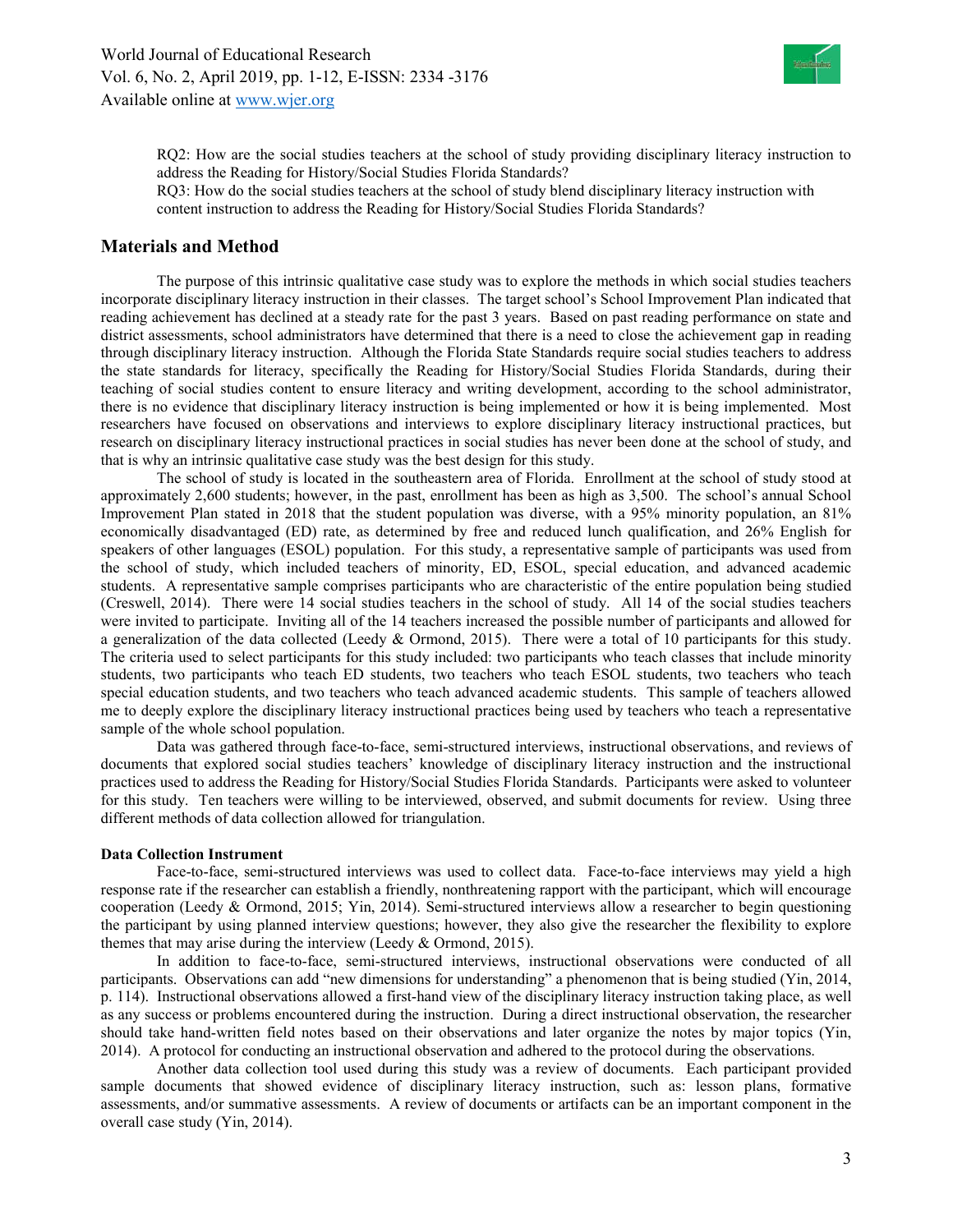

#### **Conducting the Interviews**

The number of participants for this study was 10. From the willing participants, two participants who teach classes that include minority students, two participants who teach ED students, two teachers who teach ESOL students, two teachers who teach special education students, and two teachers who teach advanced academic students were selected. This allowed a representative sample of the whole school population to be collected.

One hour of time for each interview was allotted. The interviews were audio recorded and brief notes during the interview were taken. At the conclusion of each interview, a self-reflection detailing the researchers' thoughts on the interview were provided. While listening to the audio recorded interview, transcription occurred on a passwordprotected personal computer. A summary of the transcription was emailed to each participant for verification of accuracy.

#### **Observation Protocol**

The observation protocol addresses the research questions and sub-questions. Observations occurred after each interview; a time of one hour was allotted to observe each participant while he/she was teaching class. The goal of the observation was to determine how the participant incorporates disciplinary literacy instruction in class and how it is blended with content instruction. Because observations can be disruptive, observations were completed with minimal disruption to the instructional process, only seeking to assess the occurrence of disciplinary literacy instructional practices (Yin, 2014). Data were recorded in the form of field notes (Yin, 2014). The instrument used during the observations entailed specifics such as the participant's assigned number, the date and time of the observation, the topics being covered in the class, the standards being taught, the objective of the lesson, the intended outcome of the lesson, the materials used, the activities, how students were assessed, and the number of students present in the class. In addition to observing teaching and learning, notes of any evidence of disciplinary literacy instruction in the daily agenda, on posters and other classroom décor, and on student work that was posted on the walls of each classroom was also noted. At the conclusion of each observation each participant was sent a summary to review and verify for accuracy, as a form of member checking (Merriam, 2009).

#### **Conducting the Observation**

There were 10 participants for this study. From the willing participants, two participants who teach classes that include minority students, two participants who teach ED students, two teachers who teach ESOL students, two teachers who teach special education students, and two teachers who teach advanced academic students were selected. This allowed a representative sample of the whole school population to be collected.

One hour of time was allotted for each observation. Field notes were taken during each observation. At the conclusion of the observation, a reflection detailing any thoughts on the observation were written down. A summary of the field notes were emailed to each participant as a form of member checking, for verification of accuracy (Merriam, 2009).

### **Conducting the Review of Documents**

There were 10 participants for this study. From the willing participants, two participants who teach classes that include minority students, two participants who teach ED students, two teachers who teach ESOL students, two teachers who teach special education students, and two teachers who teach advanced academic students were selected. This allowed a representative sample of the whole school population to be collected.

One hour of time for the review of documents was allotted for each participant. Field notes during the review of documents were taken. At the conclusion of the review of documents, a self-reflection detailing thoughts was written.

# **Results and Discussion**

Data from face-to-face, semi-structured interviews that aimed to explore the methods in which social studies teachers incorporate disciplinary literacy instruction in their classes to meet the demands of the Reading for History/Social Studies standards was conducted.

The interview protocol was divided into three sections: Background Information, Knowledge of Disciplinary Literacy Instruction, and Instructional Practices. The first section collected background information regarding teaching experience. The second section explored the participants' knowledge of disciplinary literacy instruction and the Reading for History/Social Studies standards included in the Florida State Standards. This section connects to the first research question because the question addresses teachers' knowledge of the literacy standards and any training they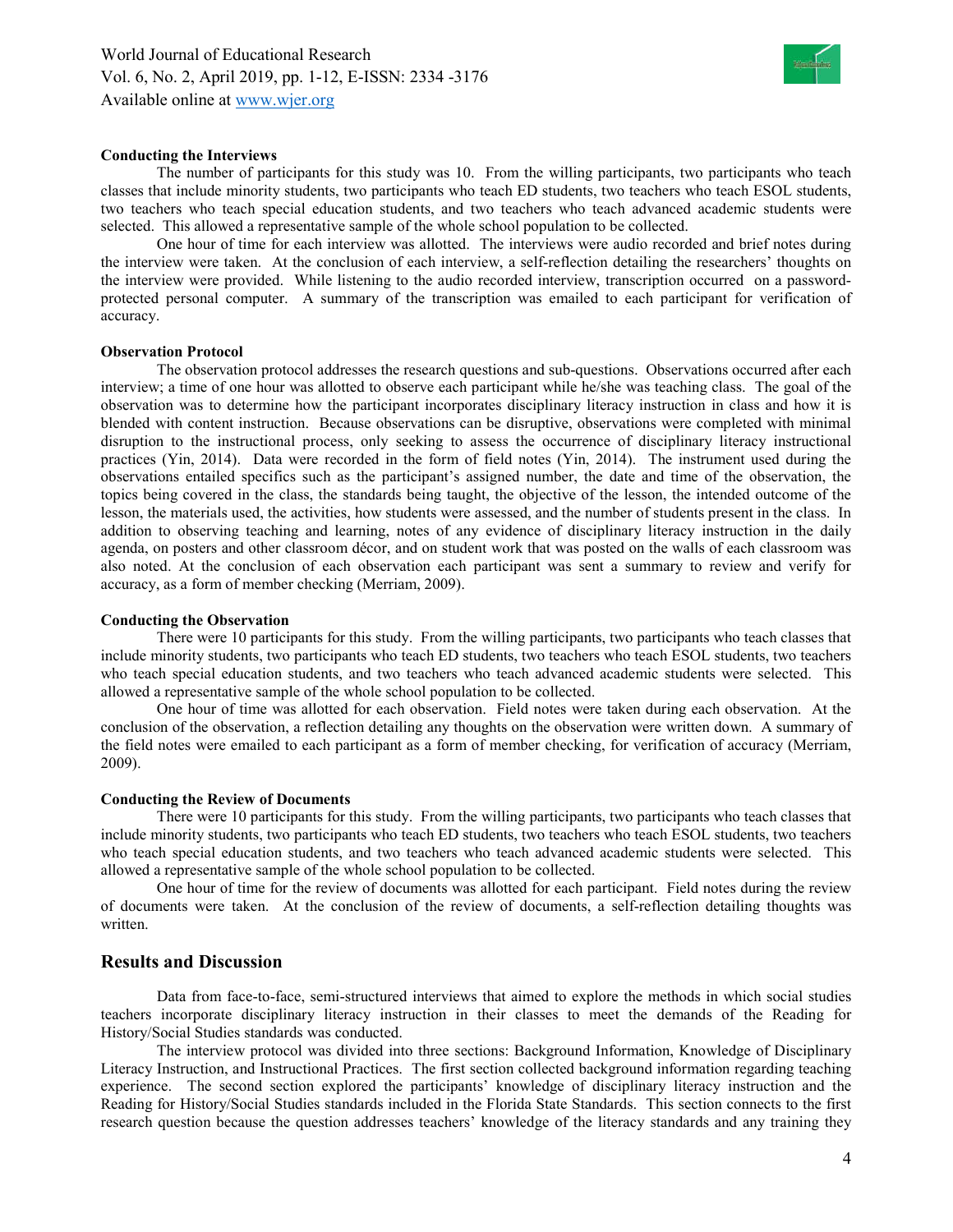

may have in teaching disciplinary literacy. The third section explored the instructional practices in disciplinary literacy. This section connects to the second and third research questions because it explores how teachers incorporate disciplinary literacy instruction in their classes to meet the demands of the Reading for History/Social Studies standards. After conducting the interviews, a transcription of the information from the audio recorded interviews was conducted on Microsoft Word, printed a copy of each transcription, and looked for themes and recurring patterns. Different colored highlighters was used to note similarities in phrases and words used by various participants. Having the text in different colors provided an easy way to note dominant themes that were emerging. The initial 22 highlighted statements from the interviews into three themes were categorized.

The observation protocol designed addressed the second and third research questions. It sought to answer how the participants incorporate disciplinary literacy instruction in their classes and how that instruction is blended with content instruction. After conducting the observations, field notes were reviewed to identify recurring patterns. Reoccurring words and phrases were identified by using different colors. Once all of the observation notes were highlighted, the highlighted words and phrases under each of the three themes were categorized.

The review of documents protocol addressed the second and third research questions. It sought to answer how the participants incorporate disciplinary literacy instruction in their classes and how that instruction is blended with content instruction. After conducting the review of documents, notes were reviewed to look for recurring patterns in the words and phrases. Reoccurring words and phrases were highlighted in different colors. Once all of the reviews of document protocol notes were highlighted, the highlighted words and phrases were organized under each of the three themes that emerged from the interview data. Evidence of new themes were reviewed, but no new themes were discovered during the review of documents. All of the reoccurring words and phrases were able to fit under the three themes that emerged during the analysis of the interview notes.

Data triangulation helped to corroborate the findings and assure validity. The three methods used when applying triangulation were: a) interviews; b) instructional observations; and c) a review of documents. Although the majority of the data collection derived from the interviews, the instructional observations and review of documents helped to validate the themes identified from the interviews (Creswell, 2014). The instructional observations and review of documents added validity to the findings from the interviews and added rigor to the study (Leedy & Ormond, 2015).

### **Patterns and Themes**

The interview data addressed RQ1: What types of training in disciplinary literacy instruction, if any, have the social studies teachers at the school of study attended? The data from the interviews also addressed the sub-question to RQ1: If training was attended, what was the perceived effectiveness by the social studies teachers at the school of study? Three themes emerged from the data: (a) Pacing; (b) Knowledge/Preparation; and (c) Professional Development Opportunities. Participants expressed concern about the pacing of the courses they teach. They were concerned that implementation of disciplinary literacy instruction would impede on the amount of time they have to teach course content and keep them from maintaining the pace required by the district; however, the review of documents and observations showed that many of the teachers were already implementing disciplinary literacy instruction. In addition, participants also felt uninformed about the Reading for History/Social Studies Florida Standards and unprepared to teach disciplinary literacy due to a lack of training; however, the review of documents and observations showed that many of the participants were implementing disciplinary literacy instruction. Finally, although the participants did not actively seek professional development opportunities, many expressed the need for professional development in disciplinary literacy instruction specific to social studies.

Each of the 10 participants took part in an interview. The interviews ranged from 35 to 45 minutes. The study sample included 10 high school social studies teachers: two honors/advanced placement teachers, two special education teachers, two ESOL teachers, two ED teachers (see Table 1).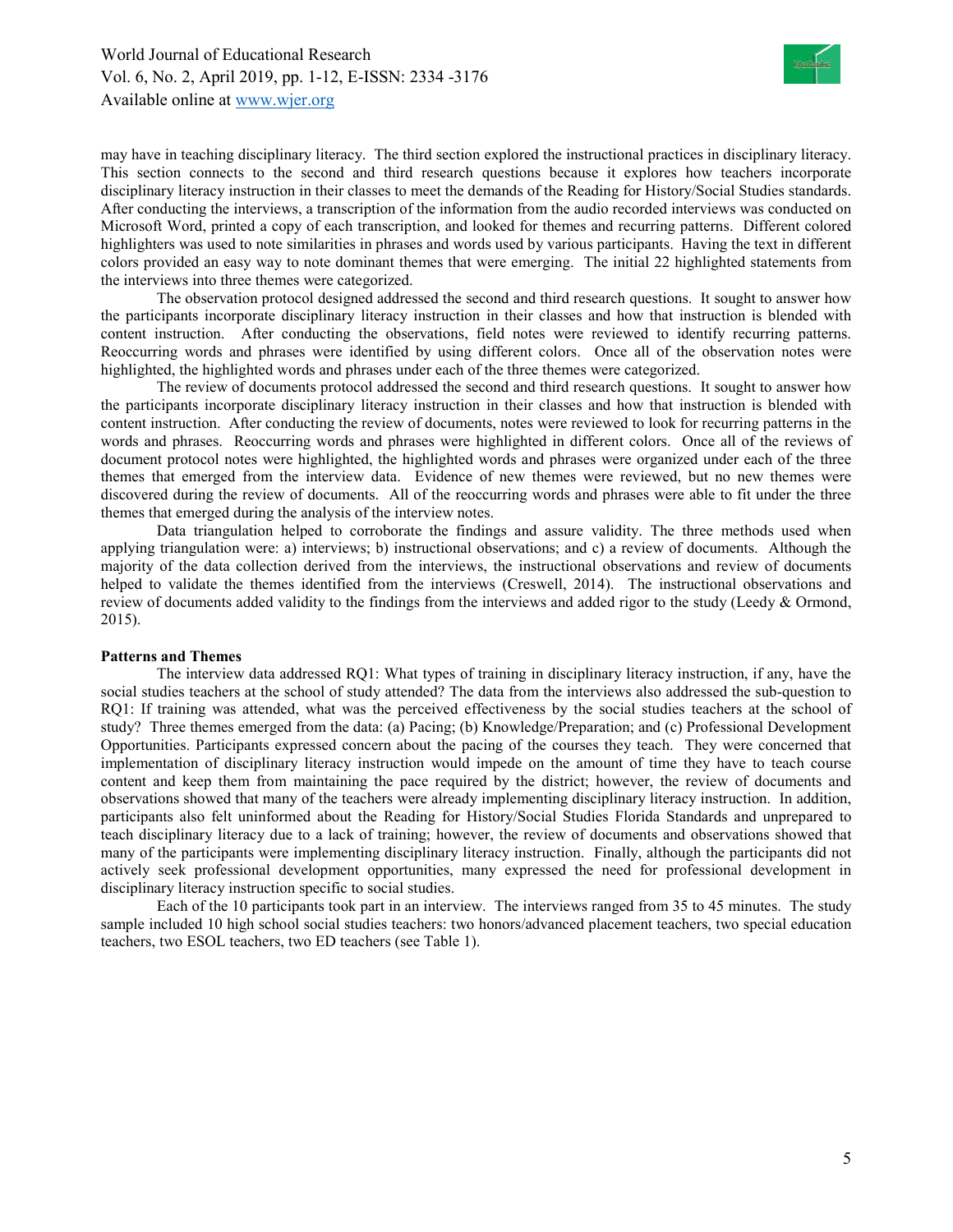World Journal of Educational Research Vol. 6, No. 2, April 2019, pp. 1-12, E-ISSN: 2334 -3176 Available online at www.wjer.org



# **Table 1:**

Teacher Demographic Information, Experience, Certifications, and Courses Taught

 $\_$  . The contribution of the contribution of the contribution of the contribution of  $\mathcal{L}_1$ 

|                |                           |    |       |                                                                                            | Participant Gender Age Experience Certifications Courses Taught                                                                                                |
|----------------|---------------------------|----|-------|--------------------------------------------------------------------------------------------|----------------------------------------------------------------------------------------------------------------------------------------------------------------|
| $\mathbf{1}$   | M                         | 55 | 31    | Social<br><b>Studies</b><br>$(6-12)$                                                       | Government, Economic, U.S. History, World History, Legal<br>Studies, European History, Latin American History                                                  |
| $\overline{2}$ | M                         | 54 | 21    | Social<br>Studies<br>$(6-12)$                                                              | World History, U.S. History, Government, Economics, Debate                                                                                                     |
| 3              | $\boldsymbol{\mathrm{F}}$ | 47 | 11    | Social<br><b>Studies</b><br>$(6-12);$<br>Gifted                                            | World History, U.S. History, Government, Economics,<br>Advanced Placement Government, Advanced Placement<br>Economics                                          |
| 4              | М                         | 71 | 14    | Social<br>Studies<br>$(6-12);$<br>Physical<br>Science;<br>Earth and<br>Space<br>Science    | World History, U.S. History                                                                                                                                    |
| 5              | F                         | 48 | 16    | Social<br>Studies<br>$(5-9; 6-$<br>12);<br><b>ESOL</b><br>$(K-12)$                         | World Geography, World History, U.S. History, Economics                                                                                                        |
| 6              | F                         | 43 | 21    | Social<br>Studies<br>$(6-12)$                                                              | World History, Government, Economics                                                                                                                           |
| 7              | F                         | 44 | 12    | Social<br>Studies<br>$(6-12)$                                                              | Language Arts (9-12); World History, U.S. History,<br>Government, Economics                                                                                    |
| 8              | F                         |    | 44 16 | Social<br>Studies<br>$(6-12);$<br>Gifted                                                   | Journalism, Geography, Civics, World History, Advanced<br>Placement World History, Advanced Placement European<br>History, U.S. History, Government, Economics |
| 9              | M                         | 60 | 37    | Social<br>Studies<br>$(6-12);$<br>Special<br>Education<br>$(K-12);$<br>English<br>Language | English Language Arts (9-12), Intensive Reading, World<br>History, U.S. History, Government, Economics                                                         |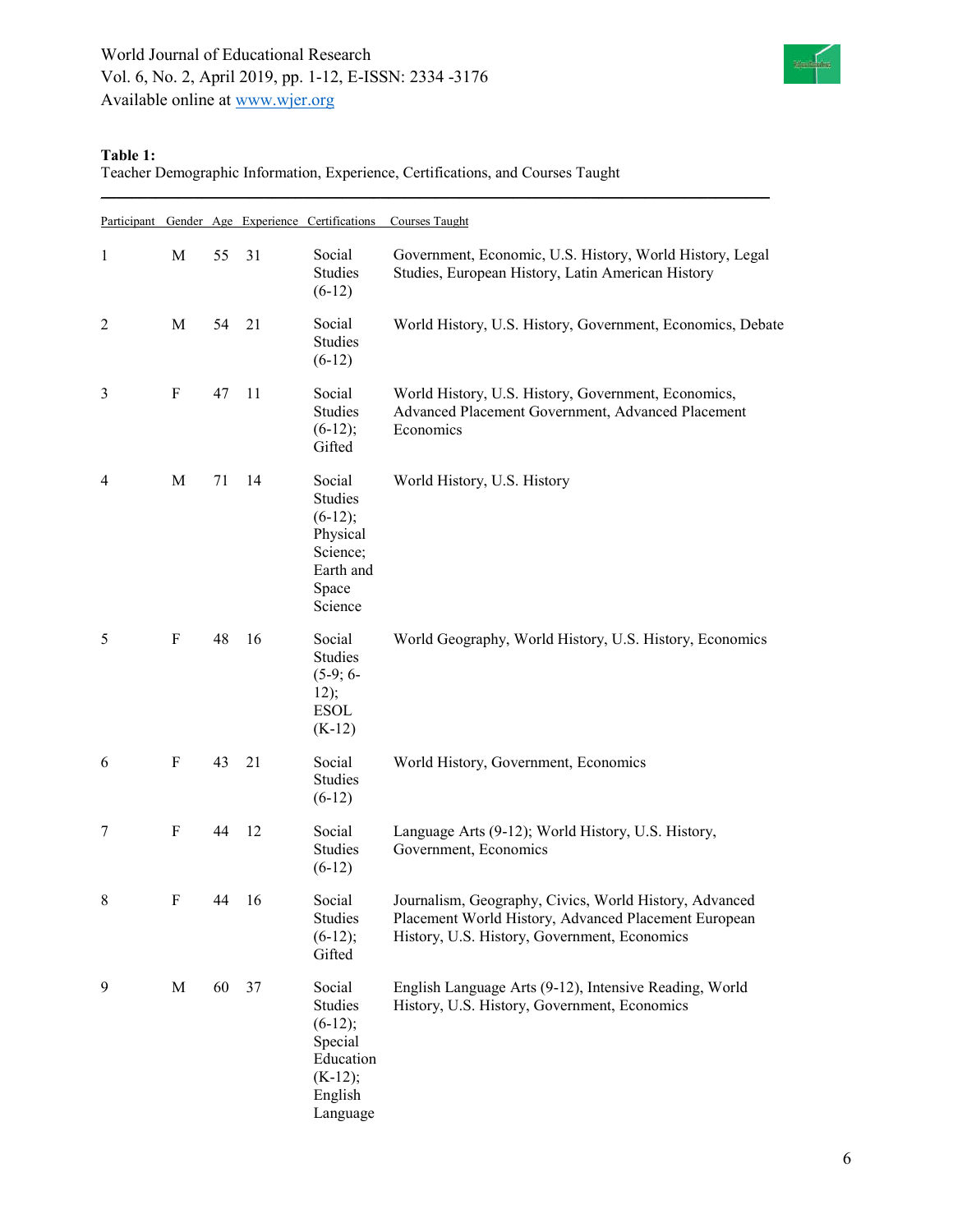

Arts (6- 12)

10 M 48 14 Social Studies (6-12) World History, U.S. History, Advanced Placement U.S. History, Government. Economics

The first seven questions, background questions, were answered by all participants. The participants included five male and five female teachers between the ages of 43 and 71. The participants reported having between 11 and 37 years of teaching experience. When asked if they have ever taught a subject other than social studies, four of the participants reported that they had not, while four reported having taught English and one reported having taught science. All 10 participants reported having taught social studies classes to all grade levels from 9-12, including World History, American History, Government, and Economics. Four of the participants have taught Advanced Placement (AP) level courses in the past. When asked if they have taught in another district or state, all of the participants reported that they had not; however, four of the participants had taught in another school within the district.

Questions 8 to 11, knowledge and training questions, sought to answer RQ1: What types of training in disciplinary literacy instruction, if any, have the social studies teachers at the school of study attended? They also spoke to its SQ: If training was attended, what was the perceived effectiveness by the social studies teachers at the school of study? The questions addressed the participants' knowledge of disciplinary literacy instruction and training they have received in disciplinary literacy instruction. The following questions and responses addressed participant interviews.

Question 8 asked: "Are you aware of the Reading for History/Social Studies state standards?" Six of the 10 participants responded positively to this question without further explanation or clarification from the researcher. After clarification from the researcher, two of the other four participants stated that they were aware of the standards and two stated that they were not. One participant stated that he/she was "aware of the standards but could not recall them in detail."

Question 9 asked, "What do you feel is the role of the social studies teacher in providing literacy instruction to students?" Nine of the 10 participants stated that the role of the social studies teacher in providing literacy instruction to students is critical and should be implemented in conjunction with the instruction given by ELA teachers. One reason for that was that "the content on the ELA state exam [Florida Standards Assessment] is mostly nonfiction, and a lot of the material that the students read on the exam contains historical documents, so it is important for social studies teachers to teach them to read these historical documents for understanding." Although nine participants agreed that it was critical for social studies teachers to implement literacy instruction, four of them felt that they were not adequately trained or knowledgeable enough to do so effectively. One participant stated that "the responsibility needs to be carried mainly by the ELA teachers because we have to worry about covering a massive amount of content. There is not much time to teach reading skills. And, I do not feel that I am the best person to do that. The ELA teachers should lead that charge. We can encourage the students to read though."

Question 10 asked: "What professional development sessions have you attended, if any, that were geared to teaching literacy in social studies?" Nine of the participants have attended Creating Independence through Student-Owned Strategies (CRISS) training, which focuses on literacy skills. One participant stated, "I use CRISS strategies often in my class. I wish they would offer an updated version of that training." Eight of the participants stated that they attend the annual social studies conference offered by the school district each year. All eight of those participants stated that there were break-out sessions, taught by district ELA teachers, geared toward literacy instruction specific to social studies classes during that annual conference. One participant shared that attending those break-out sessions, "Makes you feel that everyone senses the need to help students with reading."

Question 11 asked: "Have you attempted to attend professional development sessions geared to teaching literacy in social studies?" Other than the annual social studies conference offered by the district, eight of the participants stated that they have not actively sought professional development that is specifically geared toward teaching literacy in social studies. Two participants stated that they have sought professional development training in literacy but were not able to find any to attend. One stated, "Those types of trainings are few and far between. The focus for social studies seems to always be on content."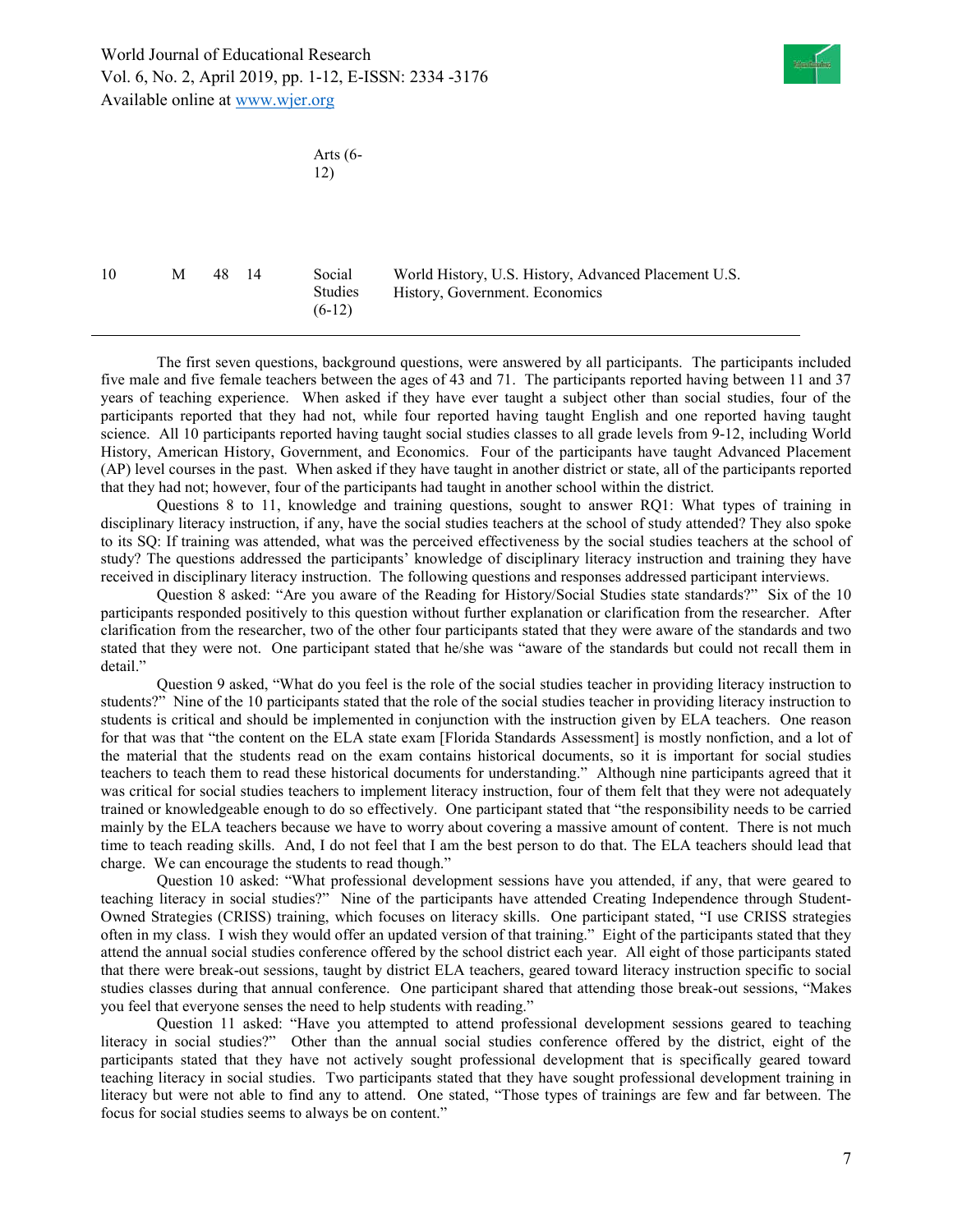

Questions 12-16, instructional practice questions, focused on the participants' instructional practices, including instructional strategies and planning. The following questions and responses addressed participant interviews.

Question 12 requested: "Please describe a typical lesson in your class." Five of the 10 participants discussed beginning their class with a "bell-ringer" activity. One stated, "I post the essential question on the board as a bellringer. Students copy it into their notes and attempt to answer it by the end of the class period." Another participant stated, "I do various activities as bell-ringers, graphic organizers, political cartoons, or visuals of some kind, to introduce the new topic being discussed in class that day." Two of the participants stated that they begin class with oral reading of the text. Three of the participants stated that they begin class reviewing what was discussed during the previous class, either orally or by having students complete a written activity.

All of the participants stated that they use in-class oral reading and lecture during a typical class. One participant stated, "I know it isn't looked highly upon, but I lecture. Honestly, there is no other way to get the information to the students. They may read it, but they don't always understand it by themselves." Three of the participants stated that they provide students with guided reading activities during in-class reading or guided note-taking worksheets to use for taking notes. One participant stated, "If I do not provide students with a note-taking worksheet, they would write down every word I said. Note-taking would take the full two-hour period, and we don't have time for that." Seven of the participants stated that they assign independent or group work to students following a lecture and note-taking session. Those seven participants all stated that they rely heavily on the textbook to provide the follow-up activities to reading and note-taking.

Question 13 asked: "How do you decide what instructional strategies to use during each lesson to meet the requirements of the state standards?" All ten of the participants mentioned the district created pacing guides when asked this question. Four of the participants stated that they base their instructional strategies on the student population in their classes. One participant stated, "Knowing your student population is so important. I make instructional decisions based on IEPs and 504s, reading levels, ability levels, and interest levels." Another participant stated, "I have a lot of SPED students. I have to modify a lot of what I do in my classes, but they are still meeting the standards."

Question 14 asked: "Do you incorporate disciplinary literacy strategies in your everyday lessons? If so, how? If not, why?" All of the participant responses were positive. All ten of the participants agreed that they, in some way, incorporate literacy instruction in every class period. One common thread was vocabulary. All of the participants mentioned utilizing vocabulary instruction in every class period. One participant stated, "The students have to define vocabulary and key terms every class period. If not, they have no idea what they are reading about or what I am talking about when I lecture."

Another commonality among the responses to this question was that all of the participants stressed the need to stay on pace with district expectations. They all agreed that incorporating literacy strategies is important, but that time is an issue. One participant stated, "We are up against the clock called the pacing guide. If we do not stay on pace, our students won't do well on the mini-assessments given by the district. Those scores then reflect poorly on our teaching." Another participant stated, "As much as I recognize the need to teach literacy skills, I have to stay on pace and cover the content. They have an exam to take at the end of the year. Those scores are part of what determines our school grade."

Question 15 asked: "How do you balance the instruction of disciplinary literacy and content in your class?" All of the participants stated that this is a struggle for them as teachers. Balancing the amount of time given to cover material while assuring that students have the skills, they need to understand that material appears to be a common concern among the participants. One participant stated, "This is our biggest challenge. I'm up against the district's expectations. I can't stop covering content because a student struggles with reading. What do I do?" Although they all admitted that this is a struggle, eight of the participants stated that they attempt to implement literacy instruction while they cover content. One participant stated, "I use graphic organizers to help them break down difficult text. We read primary documents, and I use a lot of CRISS strategies." Another participant stated, "It's a give and take. I incorporate reading skills and writing skills. The social studies labs are very useful for incorporating writing in our classes. We are covering content, but they are also practicing writing."

Question 16 asked:" How much time is used to teach disciplinary literacy? How much time is used to teach content?" Six of the participants stated that they believe it is a 40/60 ratio of literacy instruction to content instruction. One participant stated that approximately 15 minutes of the two-hour block is used for literacy instruction. Two participants stated that approximately 25% of class time is used for literacy instruction. One participant stated that it has to be equal. "In my class, it has to be 50/50. If I don't incorporate literacy instruction, they will never understand what they are reading. How can it possibly be less?"

In summary, the data from the interviews showed a discrepancy in the amount of time utilized to incorporate disciplinary literacy instruction in social studies classes. All of the participants admitted that time is a major factor in how they incorporate disciplinary literacy instruction in their classes and that keeping on pace with district expectations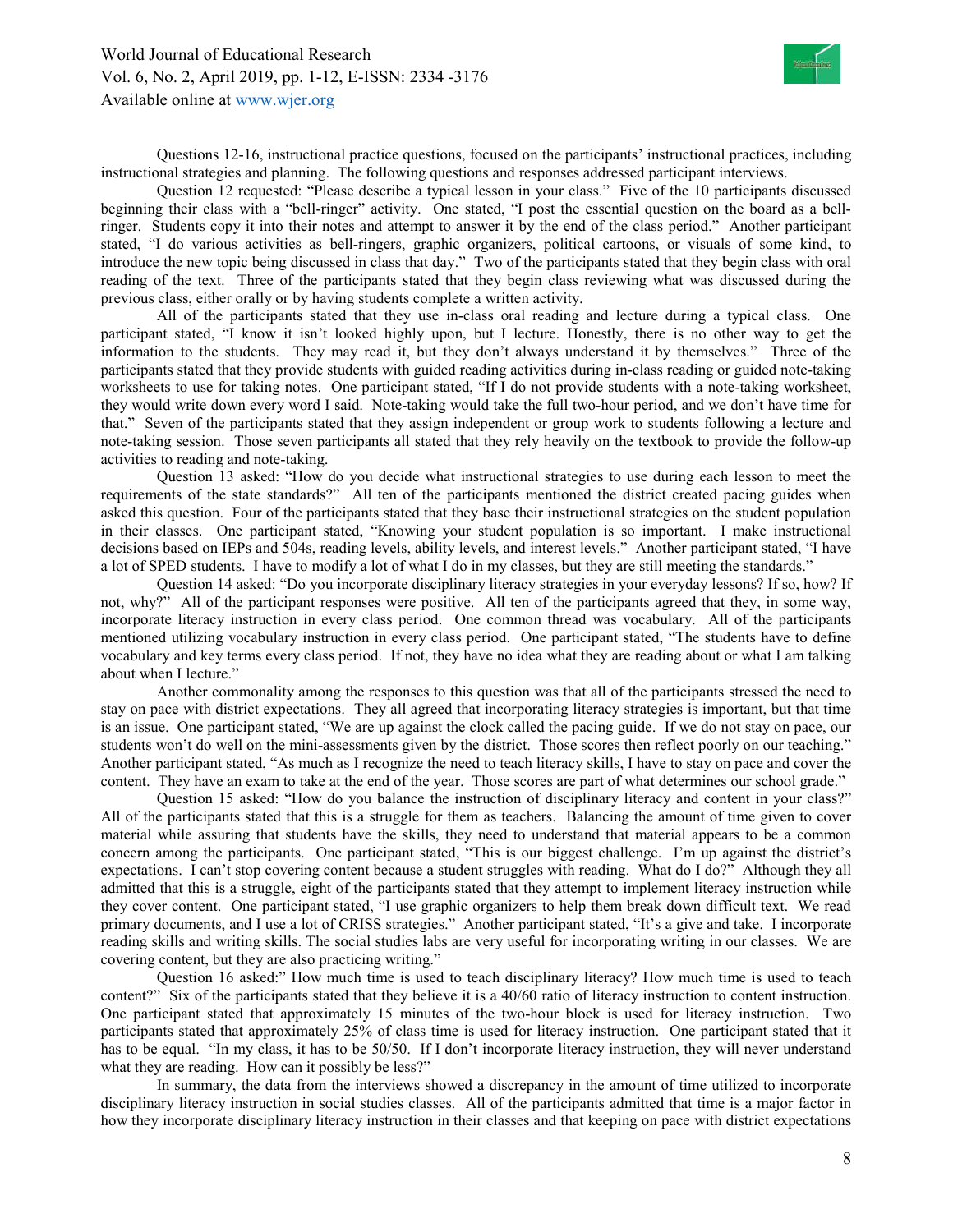

is a high priority. The data also showed that while all of the teachers understand the need to incorporate disciplinary literacy instruction, some feel unprepared to do so, citing a lack of effective training in disciplinary literacy instruction in social studies; however, the majority have not sought training to assist them in this endeavor.

# **Observation Data**

# **Observations**

The observation data addressed RQ2 and RQ3: How are the social studies teachers at the school of study providing disciplinary literacy instruction to address the Reading for History/Social Studies Florida Standards? How do the social studies teachers at the school of study blend disciplinary literacy instruction with content instruction to address the Reading for History/Social Studies Florida Standards? Each participant agreed to a 60-minute observation. The researcher utilized the observation protocol and took notes during each observation.

Participant 1 engaged students in an analysis of American social issues. The students took notes while the participant lectured. A guided note-taking worksheet was utilized. At the conclusion of the lecture, students were asked to respond to guiding questions in their notebooks. The social studies standards being address were clearly posted for students; however, no Reading for History/Social Studies Florida Standards were posted.

Participant 2 began class by reminding students of the requirements for the project on which they are currently working. The project required students to affirm or negate Billy Joel's proposition that we (America) did not start the fire. Students were being asked to respond in the form of a researched-based, analytical essay and a Microsoft PowerPoint presentation. After the reminders, the students moved their desks to meet with their group members and began working on their project. Student tablets were utilized to access resources on the Internet. Students also utilized their textbook as a research resource. The social studies standards, as well as the Reading for History/Social Studies standards, were clearly posted on the board.

Participant 3 assigned a similar project to students as did Participant 2. Class began with a review of the project requirements, the grading rubric, and expectations for academic integrity. Students utilized their tablets to work in groups to research their chosen decade and its impact on American history. The participant provided students with guiding questions for their research. The social studies standards, as well as the Reading for History/Social Studies standards, were clearly posted on the board.

Participant 4 began class by introducing a new topic. Guided note-taking worksheets were distributed to each student. Students took notes utilizing the guided note-taking worksheets while the participant lectured. No standards or objectives were posted in the classroom.

Participant 5 began class with a bell-ringer activity. When students entered class, a political cartoon was posted on the electronic white board. Students took a moment to record their thoughts in their notebooks. Once the participant took attendance, a review of the political cartoon began. Students offered their thoughts, and the participant shared how the cartoon connects to the topics being covered in class. This activity lasted about 15 minutes. The participant then reviewed some history sources posted to a Pinterest page. The participant then distributed a graphic organizer to each student. The purpose of the graphic organizer was for students to take notes during the participant's lecture. Short videos were utilized during the lecture to clarify certain points of information. The social studies standards, as well as the Reading for History/Social Studies standards, were clearly posted on the board.

Participant 6 began class by reviewing the topic discussed during the previous class, what a person needs to do to be elected. Once the review ended, the participant handed out a graphic organizer for students to complete utilizing their notes and resources that they were directed to access on the internet. The social studies standards were posted on the board for the students to view; however, the Reading for History/Social Studies Florida Standards were note posted.

Participant 7's class was engaged in a project similar to the students in Participants 2 and 3's classes. Class began with a review of the project requirements and the grading rubric. Students utilized their tablets to work in groups to research their chosen decade and its impact on American history. The participant provided students with guiding questions for their research. The social studies standards, as well as the Reading for History/Social Studies standards, were clearly posted on the board. The students worked in their groups for the remainder of the 60-minute observation. The participant circulated the room to assist students in need.

Participant 8 engaged the students in a discussion regarding future course choices and college entrance requirements. Standards were not posted; however, the class being observed was an Advanced Placement (AP) course which is not necessarily limited to the Florida State Standards. The participant explained to the researcher that the AP exam for that course had already taken place, so the focus for the students is on choosing other AP courses and understanding college entrance requirements.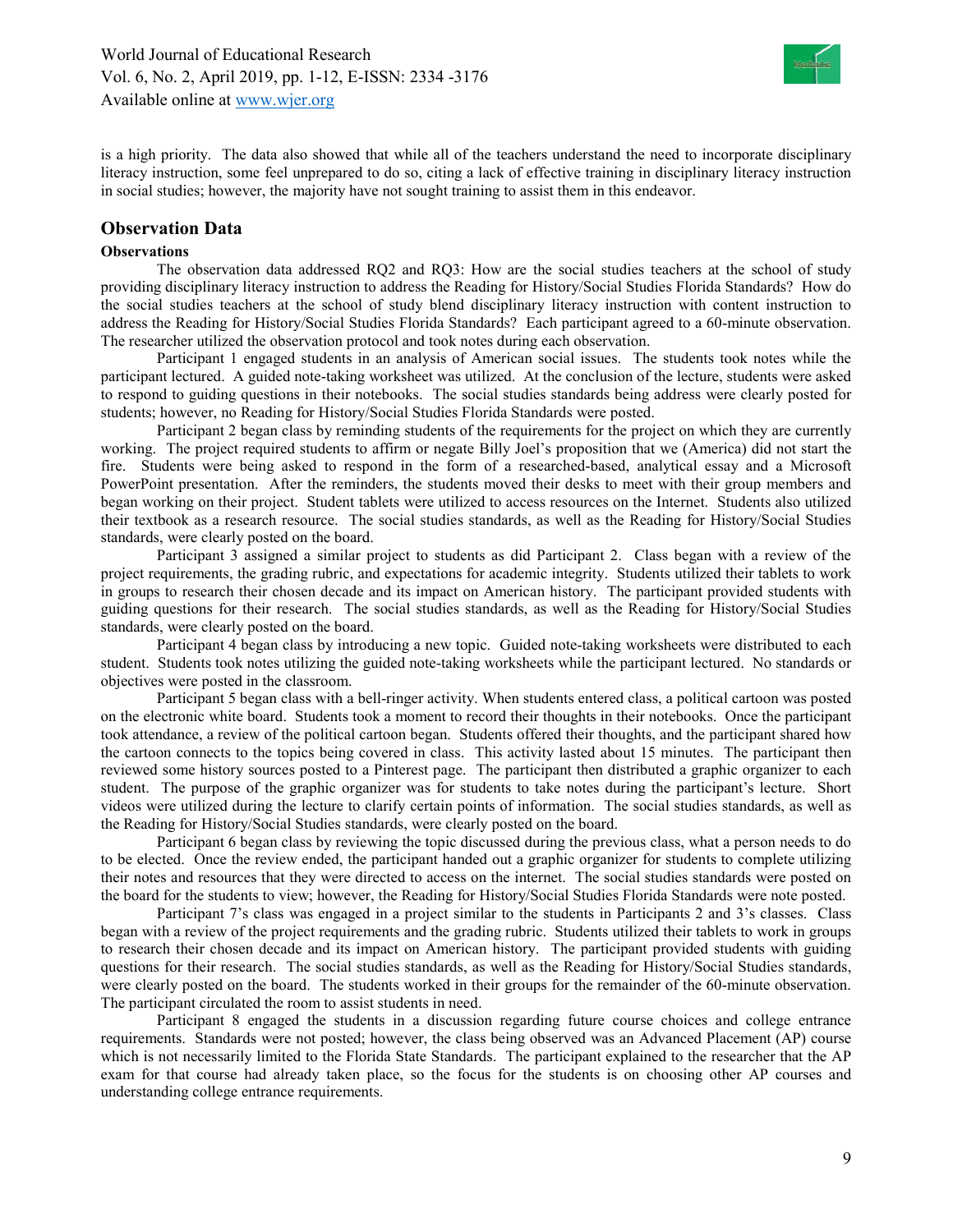

Participant 9 addressed the Cold War and Post-War changes during the observation. Students were utilizing a note-taking guide to take notes while the participant lectured. The participant utilized a Microsoft PowerPoint presentation to provide visuals to supplement the lecture. Students asked questions as needed, and discussion took place. The social studies standards, as well as the Reading for History/Social Studies standards, were clearly posted on the board.

Participant 10 also utilized lecture as the primary method of information distribution. Students listened and took notes in their notebooks based on the lecture being given. No note-taking worksheets or guides were provided. No standards were posted for the students.

In summary, apart from Participants 8 and 10, all of the participants utilized some form of reading or notetaking/writing strategy during the class that was observed. While all but three participants posted the social studies standards, the Reading for History/Social Studies standards were only posted by five participants. In addition, all but three of the participants utilized lecture during their observed classes. In the three classes without lecture, the students were engaged in a group project.

### **Review of Documents**

The review of documents addressed RQ 2 and RQ 3: How are the social studies teachers at the school of study providing disciplinary literacy instruction to address the Reading for History/Social Studies Florida Standards? How do the social studies teachers at the school of study blend disciplinary literacy instruction with content instruction to address the Reading for History/Social Studies Florida Standards? The participants were asked to submit any document that showed evidence of disciplinary literacy instruction. The documents submitted by the participants were categorized into four types: lesson plans, classwork/worksheets, project descriptions, and assessments.

**Lesson plans.** Of the 10 participants, three submitted lesson plans for the review of documents. The intended purpose of all of the lesson plans was to detail the objectives of each lesson, the activities in which students were engaged, and how students were assessed on the skills that were taught. Of the three lesson plans submitted, one did not list any of the Florida Standards, neither the standards for social studies nor the Reading for History/Social Studies Florida Standards. One lesson plan listed only the social studies standards covered by that lesson, and one lesson plan listed both the social studies standards being covered as well as the Reading for History/Social Studies Florida Standards.

**Classwork/Worksheets.** All ten of the participants submitted documents in this category. The documents included graphic organizers, reading assignments, review questions, political cartoons, and writing assignments. The intended purpose of each of the documents submitted was for students to review a topic that had been covered in class by using a reading or writing skill. All of the documents addressed both Social Studies Florida State Standards and Reading for History/Social Studies Florida Standards.

**Projects.** Five of the ten participants submitted project descriptions. The documents included group projects and individual writing assignments. The intended purpose of each assignment was to assess students' knowledge of a particular historical topic by having students research, write an essay/report, or present their findings via PowerPoint. All of the documents addressed both Social Studies Florida Standards and Reading for History/Social Studies Florida Standards.

**Assessments.** Three of the 10 participants submitted an assessment, either a quiz or a test, for the review of documents. The intended purpose of each assessment was to determine students' knowledge of a historical topic. Of the three documents submitted, one of the documents consisted of 40 multiple choice questions.

In summary, all of the participants submitted documents that showed evidence of disciplinary literacy instruction. Examples of these include writing assignments, reading assignments using primary documents, and graphic organizers. While three participants submitted lesson plans as a document for review, only one participant listed the Reading for History/Social Studies standards on the lesson plan.

# **Conclusion**

The purpose of this qualitative case study was to determine social studies teachers' knowledge of disciplinary literacy instruction and how it is being implemented in their classrooms. Based on the current literature and the findings from this study, it is evident that there is a need for professional development to address the social studies teachers'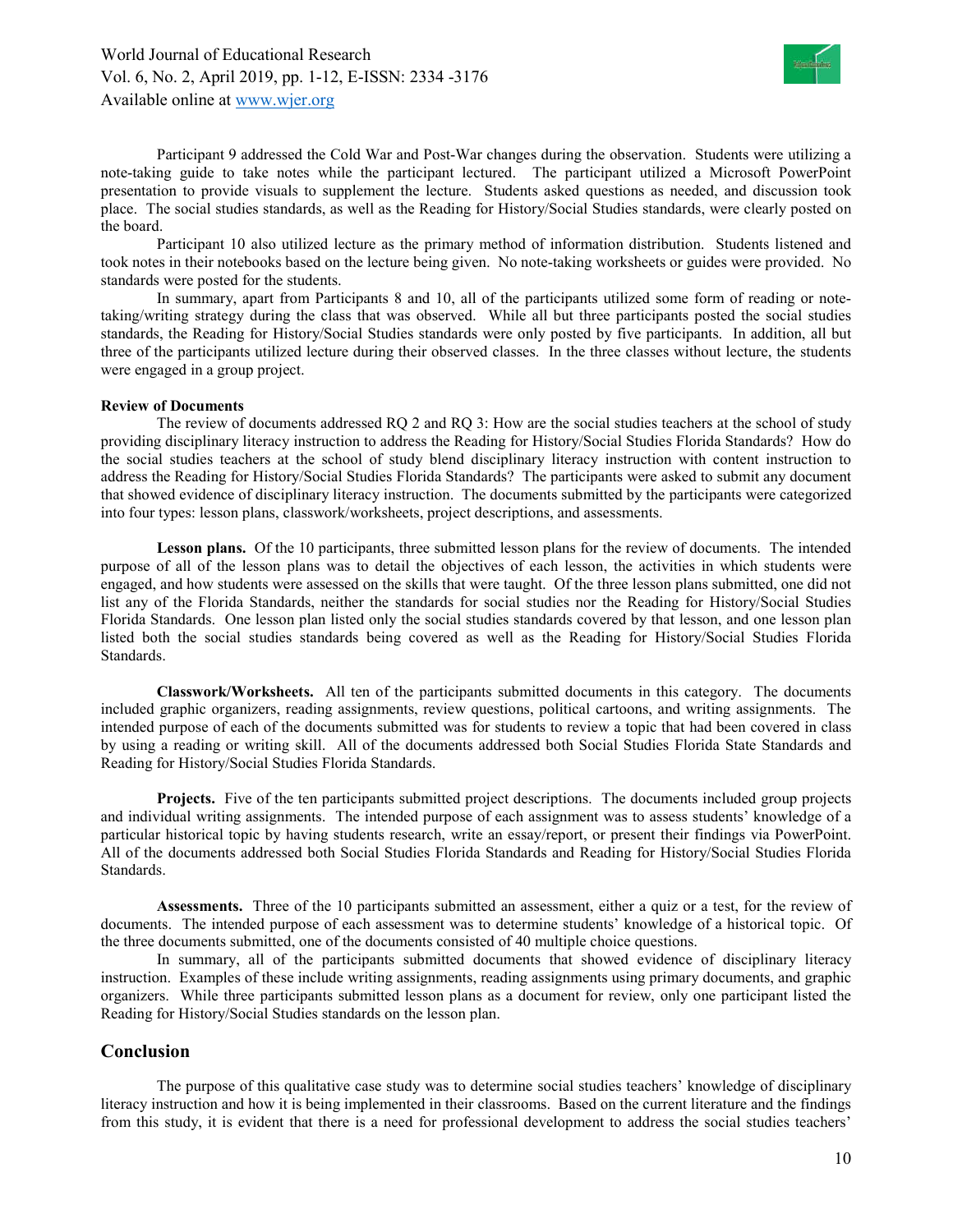

understanding of the Reading for History/Social Studies Florida Standards and their knowledge of disciplinary literacy instruction. The findings showed that participants felt uninformed about the Reading for History/Social Studies Florida Standards and unprepared to teach disciplinary literacy. They were also concerned that implementation of disciplinary literacy instruction would impinge on the amount of time they have to teach course content and keep them from maintaining the pace required by the district. Participants expressed the need for training in how to implement disciplinary literacy instruction without utilizing a great amount of time needed for content instruction.

An alternative way to address the problem at the school of study could be to include implementing a long-term professional development program. Continuing the program for more than 3 days will allow the participants an opportunity to share concerns regarding implementations of the lessons and instructional materials created during the first three sessions. An extended program could also allow for the sharing of best practices in disciplinary literacy instruction. In addition, an extended program could allow for the involvement of other content area departments as well, such as mathematics and science.

Another alternative could be to involve social studies teachers from several schools throughout the district that are experiencing the same problems with literacy proficiency. Involving other schools would lead to more generalizable data and a greater collaborative effort and sharing of best practices. This strategy would support the need to increase literacy proficiency on a district-wide scale.

Possible future implications and applications include additional professional development programs that address disciplinary literacy instruction in other subject areas or disciplines, such as science and mathematics. This study could also be implemented at other high schools in the district to extend the collaborative effort of the professional development program. In addition, the information gathered from this study and the implementation and evaluation of the professional development program could be shared with local colleges and universities in an effort to create more effective teacher preparation programs.

# **References**

- [1] Carlson, J. R. (2015). Disciplinary literacy from the perspective of one beginning social studies teacher candidate. *Literacy Research and Instruction, 54*, 185-205. Retrieved from <http://www.tandfonline.com/loi/ulri20>
- [2] Creswell, J.W. (2014). *Research design: Qualitative, quantitative, and mixed methods approaches* (4th edition). Thousand Oaks, CA: Sage Publications.
- [3] Dew, T. & Teague, S. (2015). Using disciplinary literacy strategies to enhance student learning. *Science Scope, 38*(6), 33-38. Retrieved from <https://www.nsta.org/>
- [4] Florida Department of Education. (2017). Literacy for learning in the content areas. Retrieved from <http://www.fldoe.org/academics/standards/subject-areas/literacy>
- [5] Ingram, J. M., Bumstead, S., Wilson, T. (2016). Content and disciplinary literacies: A compromise to benefit preservice teachers. *National Teacher Education Journal, 9*(2), 103-108. Retrieved from <http://www.ntejournal.com/>
- [6] Leedy, P., & Ormond, J. (2015). *Practical research: Planning and design* (11th ed.). Boston, MA: Pearson.
- [7] Merriam, S. B. (2009). *Qualitative research: A guide to design and implementation*. San Francisco, CA: Jossey-Bass.
- [8] Nation's Report Card. (2015). 2015 Mathematics and Reading at Grade 12. Retrieved from [https://www.nationsreportcard.gov/reading\\_math\\_g12\\_2015/#reading](https://www.nationsreportcard.gov/reading_math_g12_2015/)
- [9] Pytash, K. & Ciecierski, L. (2015). Teaching from a disciplinary literacy stance. *Voices from the Middle, 22*(3), 14- 18. Retrieved from [http://www.ncte.org](http://www.ncte.org/)
- [10] Wendt, J. L. (2013). Combating the crisis in adolescent literacy: Exploring literacy in the secondary classroom. *American Secondary Education, 41*(2), 38-48. Retrieved from <http://www.ashland.edu/academics/education/ase/>